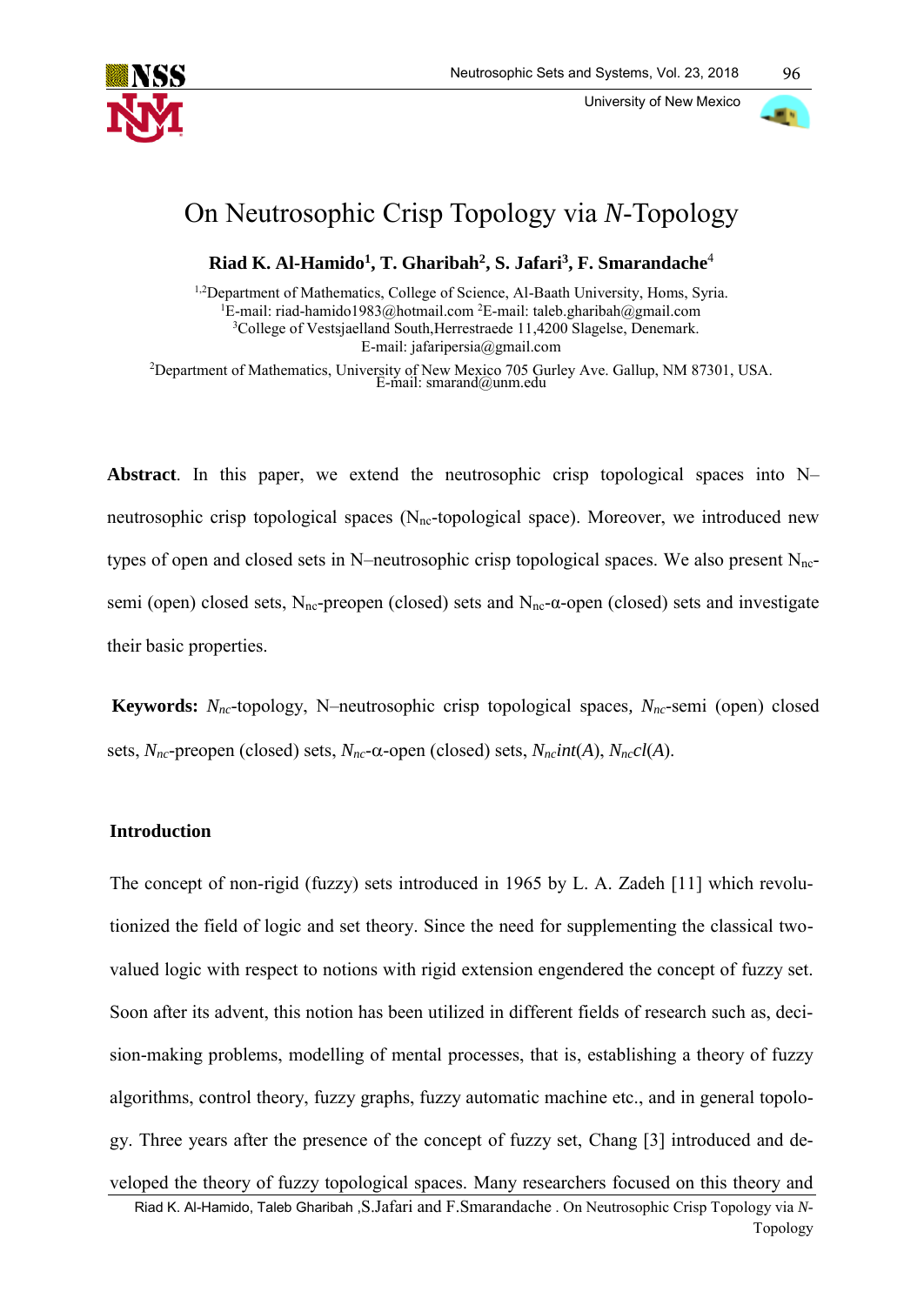they developed it further in different directions. Then another new notion called intuitionistic fuzzy set was established by Atanassov [2] in 1983. Coker [4] introduced the notion of intuitionistic fuzzy topological space. F. Smarandache introduced the concepts of neutrosophy and neutrosophic set ([7], [8]). A. A. Salama and S. A. Alblowi [5] introduced the notions of neutrosophic crisp set and neutrosophic crisp topological space. In 2014, A.A. Salama, F. Smarandache and V. Kroumov [6] presented the concept of neutrosophic crisp topological space ( $NCTS$ ). W. Al-Omeri [1] also investigated neutrosophic crisp sets in the context of neutrosophic crisp topological Spaces. The geometric existence of N -topology was given by M. Lellis Thivagar et al. [10], which is a nonempty set equipped with N-arbitrary topologies. The notion of *Nn*-open (closed) sets and *N*-neutrosophic topological spaces are introduced by M. Lellis Thivagar, S. Jafari,V. Antonysamy and V. Sutha Devi. [9]

In this paper, we explore the possibility of expanding the concept of neutrosophic crisp topological spaces into N-neutrosophic crisp topological spaces  $(N<sub>nc</sub>-topological space)$ . Further, we develop the concept of open (closed) sets, semiopen (semiclosed) sets, preopen (preclosed) sets and  $\alpha$ -open ( $\alpha$ -closed) sets in the context of N-neutrosophic crisp topological spaces and investigate some of their basic properties.

## **1.Preliminaries**

In this section, we discuss some basic definitions and properties of N -topological spaces and neutrosophic crisp topological spaces which are useful in sequel.

**Definition 1.1.** [6] Let X be a non-empty fixed set. A neutrosophic crisp set (NCS) A is an object having the form  $A = \{A_1, A_2, A_3\}$ , where  $A_1, A_2$  and  $A_3$  are subsets of X satisfying  $A_1 \cap A_2 = \emptyset$ ,  $A_1 \cap A_3 = \emptyset$  and  $A_2 \cap A_3 = \emptyset$ .

**Definition 1.2.** [6] Types of *NCSs*  $\phi_N$  and  $X_N$  in X are as follows:

Riad K. Al-Hamido, Taleb Gharibah ,S.Jafari and F.Smarandache. On Neutrosophic Crisp Topology via *N*-Topology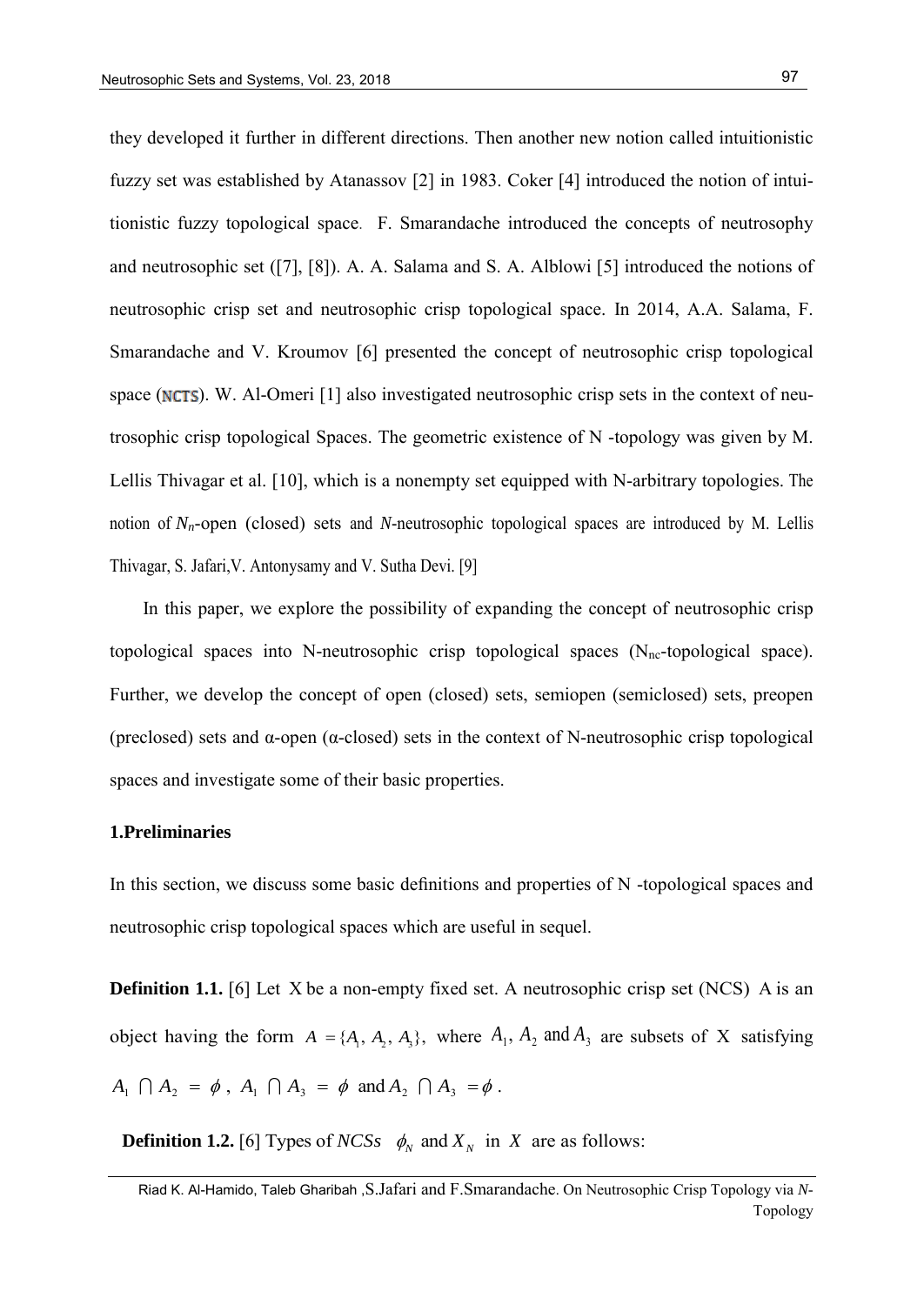1.  $\phi_N$  may be defined in many ways as an *NCS* as follows:

- 1.  $\phi_N = (\phi, \phi, X)$  or 2.  $\phi_N = (\phi, X, X)$  or 3.  $\phi_N = (\phi, X, \phi)$  or  $4. \phi_{N} = (\phi, \phi, \phi).$
- 2.  $X_N$  may be defined in many ways as an *NCS*, as follows:
	- 1.  $X_N = (X, \phi, \phi)$  or 2.  $X_N = (X, X, \phi)$  or 3.  $X_N = (X, X, X)$ .

**Definition 1.3.** [6] Let X be a nonempty set, and the NCSs A and B be in the form  $A = \{A_1, A_2, A_3\}, B = \{B_1, B_2, B_3\}.$  Then we may consider two possible definitions for subset  $A \subseteq B$  which may be defined in two ways:

1.  $A \subseteq B \Leftrightarrow A_1 \subseteq B_1, A_2 \subseteq B_2$  and  $B_3 \subseteq A_3$ . 1.  $A \subseteq B \Leftrightarrow A_1 \subseteq B_1, A_2 \subseteq B_2$  and  $B_3 \subseteq A_3$ .<br>
2.  $A \subseteq B \Leftrightarrow A_1 \subseteq B_1, B_2 \subseteq A_2$  and  $B_3 \subseteq A_3$ .

**Definition 1.4.** [6] Let X be a non-empty set and the NCSs A and B in the form  $A = \{A_1, A_2, A_3\}, B = \{B_1, B_2, B_3\}.$  Then:

- 1.  $A \cap B$  may be defined in two ways as an NCS as follows:
- *i*)  $A \cap B = (A_1 \cap B_1, A_2 \cap B_2, A_3 \cup B_3)$
- *i*)  $A \cap B = (A_1 \cap B_1, A_2 \cap B_2, A_3 \cup B_3)$ <br>*ii*)  $A \cap B = (A_1 \cap B_1, A_2 \cup B_2, A_3 \cup B_3).$

2.  $A \cup B$  may be defined in two ways as an NCS, as follows:

i) 
$$
A \cup B = (A_1 \cup B_1, A_2 \cap B_2, A_3 \cap B_3)
$$

*i*)  $A \cup B = (A_1 \cup B_1, A_2 \cap B_2, A_3 \cap B_3)$ <br>*ii*)  $A \cup B = (A_1 \cup B_1, A_2 \cup B_2, A_3 \cap B_3).$ 

**Definition 1.5.** [6] A neutrosophic crisp topology (NCT) on a non-empty set X is a family  $\Gamma$  of neutrosophic crisp subsets in X satisfying the following axioms: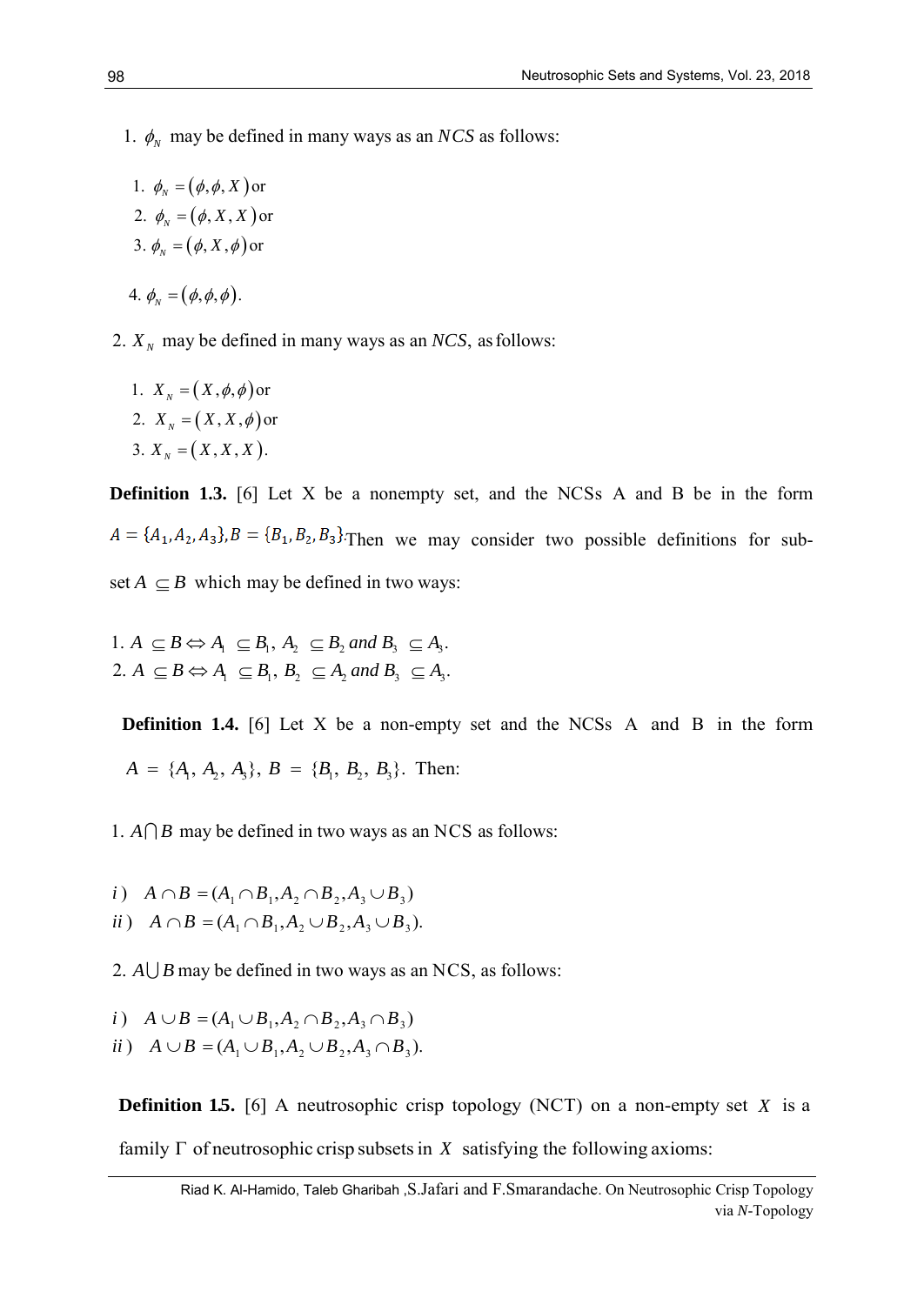1.  $\varphi_N$ ,  $X_N \in I$ .<br>2.  $A_1 \cap A_2 \in \Gamma$ , for any  $A_1$  and  $A_2 \in \Gamma$ . 1.  $\phi_N, X_N \in \Gamma$ . 2.  $A_1 \mid A_2 \in \Gamma$ , for any  $A_1$  and  $A_2 \in \Gamma$ <br>3.  $\bigcup A_j \in \Gamma$ ,  $\forall \{A_j : j \in J\} \subseteq \Gamma$ .

The pair  $(X, \Gamma)$  is said to be a neutrosophic crisp topological space (NCTS) in X. Moreover, the elements in Γ are said to be neutrosophic crisp open sets (NCOS). A neutrosophic crisp set F is closed (NCCS) if and only if its complement  $F<sup>c</sup>$  is an open neutrosophic crisp set.

**Definition 1.6.** [6] Let X be a non-empty set, and the NCSs A be in the form

 $A = \{A_1, A_2, A_3\}$ . *Then*  $A^c$  may be defined in three ways as an *NCS*:

*i*)  $A^c =$  or *ii*)  $A^c = < A_3, A_2, A_1 >$  or *iii*)  $A^c = < A_3, A_2^c, A_1 >$ .

## *2.Nnc-***Topological Spaces**

In this section, we introduce N–neutrosophic crisp topological spaces ( $N_{nc}$ -topological space) and discuss their basic properties. Moreover, we introduced new types of open and closed sets in the context of *Nnc***-**topological spaces.

**Definition 2.1:** Let X be a non-empty set. Then  $_{nc}\tau_1$ ,  $_{nc}\tau_2$ , ...,  $_{nc}\tau_N$  are *N*-arbitrary crisp topologies defined on X and the collection

$$
N_{nc} \tau = \{ G \subseteq X : G = (\bigcup_{i=1}^{N} A_i) \cup (\bigcap_{i=1}^{N} B_i) \in N_{nc} \tau, A_i, B_i \in_{nc} \tau_i \}
$$

is called  $N<sub>nc</sub>$ -topology on X if the following axioms are satisfied:

$$
1. \, \phi_N, X_N \in N_{nc} \tau.
$$

2. 
$$
\bigcup_{i=1}^{\infty} G_i \in N_{nc} \tau \quad \text{for all } \{G_i\}_{i=1}^{\infty} \in N_{nc} \tau.
$$

Riad K. Al-Hamido, Taleb Gharibah ,S.Jafari and F.Smarandache. On Neutrosophic Crisp Topology via *N*-Topology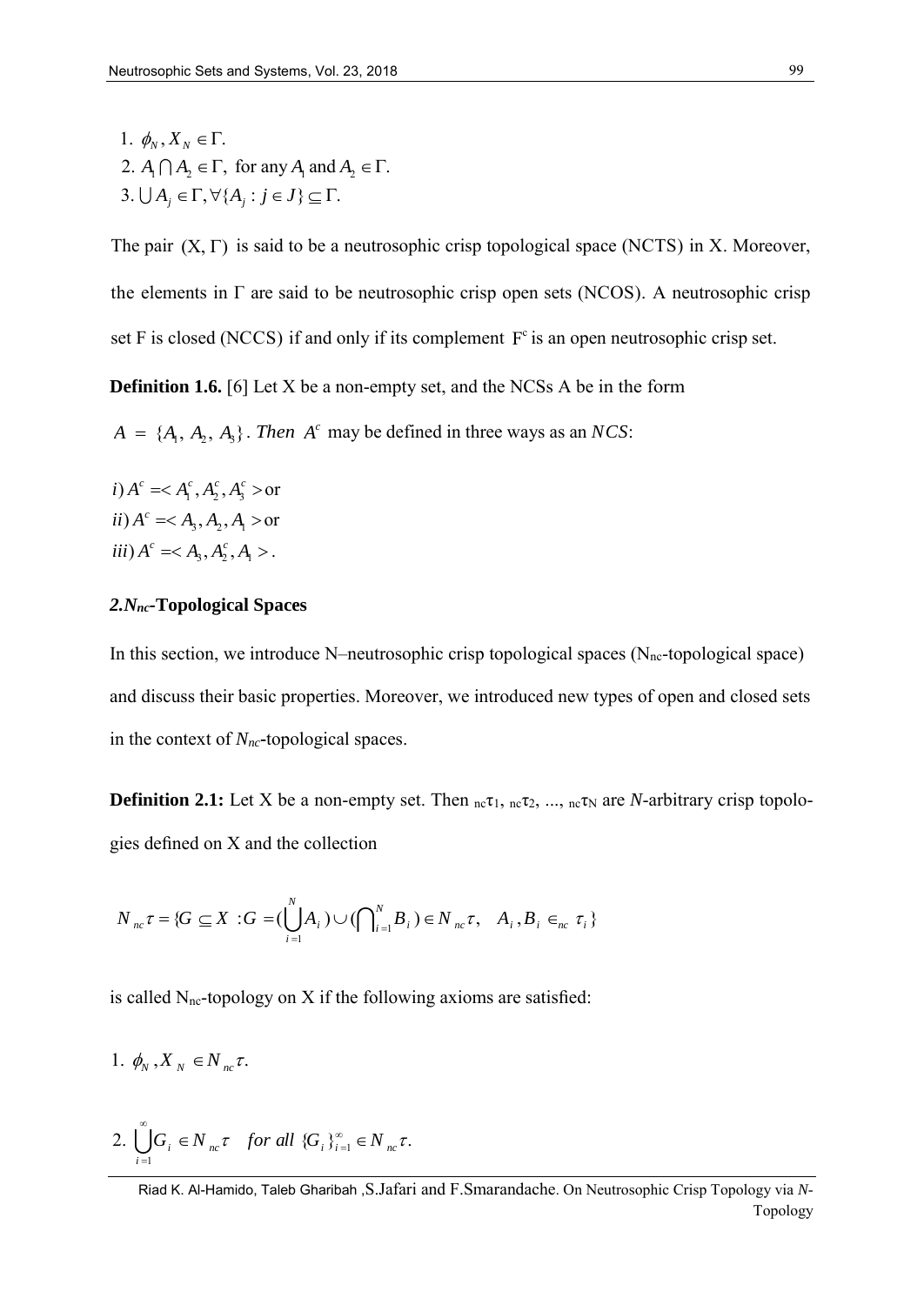3. 
$$
\bigcap_{i=1}^{n} G_i \in N_{nc} \tau \quad \text{for all } \{G_i\}_{i=1}^{n} \in N_{nc} \tau.
$$

Then  $(X, N_{nc}\tau)$  is called N<sub>nc</sub>-topological space on X. The elements of N<sub>nc</sub> $\tau$  are known as

 $N_{nc}$ -open (N<sub>nc</sub>- OS) sets on X and its complement is called N<sub>nc</sub>-closed (N<sub>nc</sub>- CS) sets on X. The elements of X are known as  $N_{nc}$ -sets ( $N_{nc}$ -S) on X.

**Remark 2.2:** Considering  $N = 2$  in Definition 2.1, we get the required definition of bineutrosophic crisp topology on X. The pair  $(X, 2<sub>n</sub>c<sub>T</sub>)$  is called a bi-neutrosophic crisp topological space on X.

**Remark 2.3:** Considering  $N = 3$  in Definition 2.1, we get the required definition of trineutrosophic crisp topology on X. The pair  $(X, 3<sub>n</sub>c<sup>T</sup>)$  is called a tri-neutrosophic crisp topological space on X.

# **Example 2.4:**

Example 2.4.  
\n
$$
X = \{1, 2, 3, 4\}, \quad {}_{nc} \tau_1 = \{\phi_N, X_N, A\}, \quad {}_{nc} \tau_2 = \{\phi_N, X_N, B\}, \quad {}_{nc} \tau_3 = \{\phi_N, X_N\}
$$
  
\n $A = \{\{3\}, \{2, 4\}, \{1\} > B = \{\{1\}, \{2\}, \{2, 3\} >,$   
\n $A \cup B = \{\{1, 3\}, \{2, 4\}, \emptyset > A \cap B = \{\emptyset, \{2\}, \{1, 2, 3\} >,$  Then we get

 $3_{nc} \tau = {\emptyset_N, X_N, A, B, A \cup B, A \cap B}$ 

which is a tri-neutrosophic crisp topology on *X*. The pair  $(X, 3<sub>nc</sub>\tau)$  is called a tri-neutrosophic crisp topological space on *X*.

## **Example 2.5:**

$$
X = \{1, 2, 3, 4\}, \,_{nc} \tau_1 = \{\phi_N, X_N, A\}, \,_{nc} \tau_2 = \{\phi_N, X_N, B\}
$$
\n
$$
A = \{3\}, \{2, 4\}, \{1\} > B = \{1\}, \{2\}, \{2, 3\} >,
$$
\n
$$
A \cup B = \{1, 3\}, \{2, 4\}, \emptyset > A \cap B = \{2\}, \{1, 2, 3\} >,
$$
\nThen

 $2_{nc} \tau = {\emptyset_N, X_N, A, B, A \cup B, A \cap B}$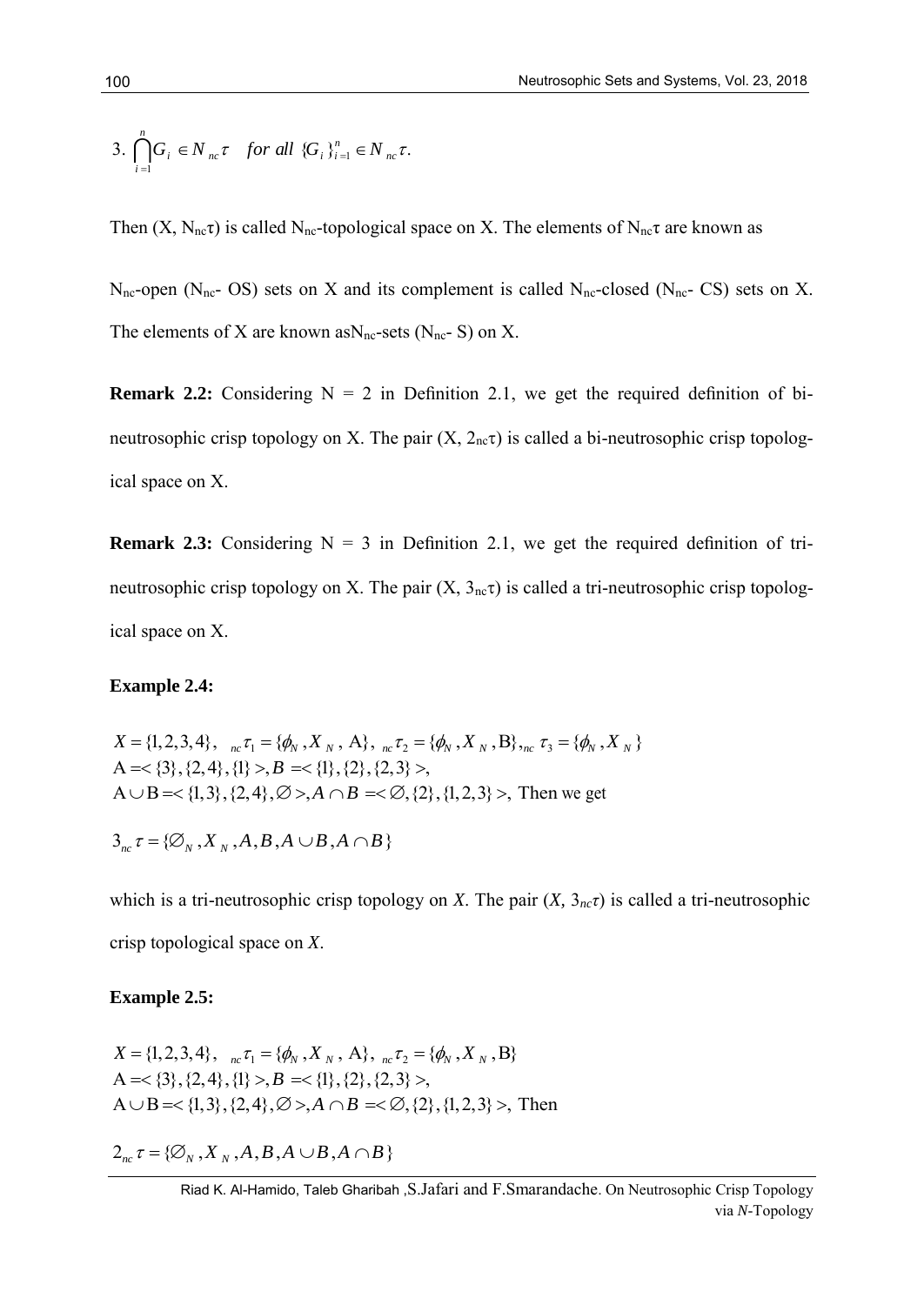which is a bi-neutrosophic crisp topology on *X*. The pair  $(X, 2<sub>nc</sub>\tau)$  is called a bi-neutrosophic crisp topological space on *X*.

**Definition 2.6:** Let  $(X, N_{nc}\tau)$  be a  $N_{nc}$ -topological space on X and A be an N<sub>nc</sub>-set on *X* then the  $N_{nc}$ *int*(*A*) and  $N_{nc}$ *cl*(*A*) are respectively defined as

(i) 
$$
N_{nc}int(A) = \cup \{G : G \subseteq A \text{ and } G \text{ is a } N_{nc}\text{-open set in } X\}
$$
.

(ii) 
$$
N_{nc}cl(A) = \bigcap \{F : A \subseteq F \text{ and } F \text{ is a } N_{nc}\text{-closed set in } X\}
$$
.

**Proposition 2.7:** Let  $(X, N_{nc}\tau)$  be any N<sub>nc</sub>-topological space. If A and B are any two N<sub>nc</sub>-sets in  $(X, N_{nc}\tau)$ , so the N<sub>nc</sub>-closure operator satisfies the following properties:

$$
(i) A \subseteq N_{nc}cl(A).
$$

(ii) 
$$
A \subseteq B \Rightarrow N_{nc}cl(A) \subseteq N_{nc}cl(B)
$$
.  
(iii)  $N_{nc}cl(A \cup B) = N_{nc}cl(A) \cup N_{nc}cl(B)$ .

## **Proof**

- (i)  $N_{nc}cl(A) = \bigcap \{G : G \text{ is a } N_{nc}$ -closed set in *X* and  $A \subseteq G \}$ . Thus,  $A \subseteq N_{nc}cl(A)$ .
- (ii)  $N_{nc}cl(B) = \bigcap \{G : G \text{ is a } N_{nc}$ -closed set in *X* and  $B \subseteq G \} \supseteq \bigcap \{G : G \text{ is a } N_{nc}$ *G* is a  $N_{nc}$ -closed set in *X* and  $A \subseteq G$  }  $\supseteq N_{nc}cl(A)$ . Thus,  $N_{nc}cl(A)$ ⊆*Nnccl*(*B*).

(iii) 
$$
N_{nc}cl(A \cup B) = \cap \{G : G \text{ is a } N_k\text{-closed set in } X \text{ and } A \cup B \subseteq G\}
$$
  
\n $(\cap \{G : G \text{ is a } N_{nc}\text{-closed set in } X \text{ and } A \subseteq G\}) \cup (\cap \{G : G \text{ is a } N_{nc}\text{-closed set in } X \text{ and } B \subseteq G\}) = N_{nc}cl(A) \cup N_{nc}cl(B)$ . Thus,  $N_{nc}cl(A \cup B) = N_{nc}cl(A) \cup N_{nc}cl(B)$ .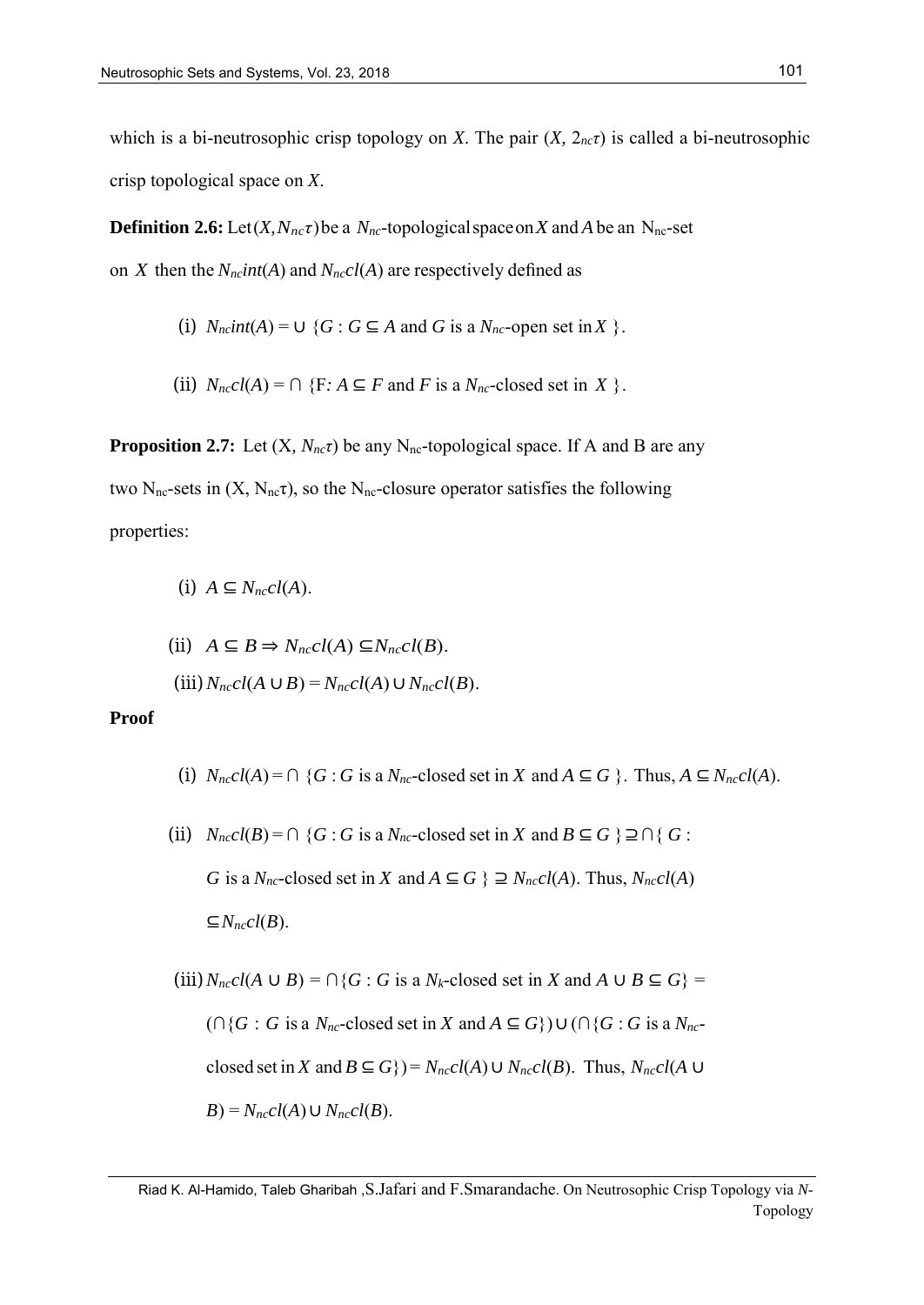**Proposition 2.8:** Let  $(X, N_{nc}\tau)$  be any N<sub>nc</sub>-topological space. If A and B are any

two N<sub>nc</sub>-sets in  $(X, N_{nc}\tau)$ , then the  $N_{nc}int(A)$  operator satisfies the following properties:

- $(i)$  *N<sub>nc</sub>int*(*A*)  $\subseteq$  *A*.
- (ii)  $A ⊆ B ⇒ N<sub>ncl</sub>int(A) ⊆ N<sub>ncl</sub>int(B).$
- (iii)  $N_{nc}$ *int*( $A \cap B$ ) =  $N_{nc}$ *int*( $A$ )  $\cap N_{nc}$ *int*( $B$ ).
- (iv)  $(N<sub>nc</sub>cl(A))<sup>c</sup> = N<sub>nc</sub>int(A)<sup>c</sup>$ .
- (v)  $(N_{nc}int(A))^c = N_{nc}cl(A)^c$ .

## **Proof**

- (i)  $N_{nc}int(A) = \cup \{G : G \text{ is an } N_{nc}$ -open set in *X* and  $G \subseteq A \}$ . Thus,  $N_{nc}int(A) \subseteq A$ .
- (ii)  $N_{nc}$ *int*(*B*) = ∪ {G: *G* is a  $N_{nc}$ -open set in *X* and  $G \subseteq B$  }  $\supseteq \cup$  {  $G$ : *G* is an *N<sub>nc</sub>*-open set in *X* and *G* ⊆ *A* } ⊇ *N<sub>nc</sub>int*(*A*). Thus, *N*<sup>*nc*</sub>*int*(*A*)⊆ *N*<sup>*ncint*(*B*).</sup></sup>
- (iii) *N<sub>nc</sub>int*( $A \cap B$ ) = ∪{*G* : *G* is an *N<sub>nc</sub>*-open set in *X* and  $A \cap B \supseteq G$ }

 $=$  ( $\cup$ {*G* : *G* is a *N<sub>nc</sub>*-open set in *X* and *A*  $\supseteq$  *G*})∩( $\cup$ {*G* : *G* is an

*N*<sup>*nc*</sup>-open set in *X* and *B* ⊇ *G*}) = *N*<sub>*nc</sub>int*(*A*) ∩ *N<sub>nc</sub>int*(*B*). Thus,</sub>

 $N_{nc}$ *int*( $A \cap B$ ) =  $N_{nc}$ *int*( $A$ )  $\cap$   $N_{nc}$ *int*( $B$ ).

(iv)  $N_{nc}cl(A) = \bigcap \{G: G \text{ is an } N_{nc}\text{-closed set in } X \text{ and } A \subseteq G\}$ ,  $(N_{nc}cl(A))^c = \bigcup \{G^c: G^c \}$ is an

 $N_{nc}$ -open set in X and  $A^c \supseteq G^c$  =  $N_{nc}int(A)^c$ . Thus,  $(N_{nc}cl(A))^c = N_{nc}int(A)^c$ .

(v)  $N_{nc}int(A) = \cup \{G: G \text{ is an } N_{nc}$ -open set in X and  $A \supseteq G\}$ ,  $(N_{nc}int(A))^c = \bigcap \{G^c: G^c\}$ is

a  $N_{nc}$ -closed set in X and  $A^c \supseteq G^c$  =  $N_{nc}cl(A)^c$ . Thus,  $(N_{nc}int(A))^c = N_{nc}cl(A)^c$ .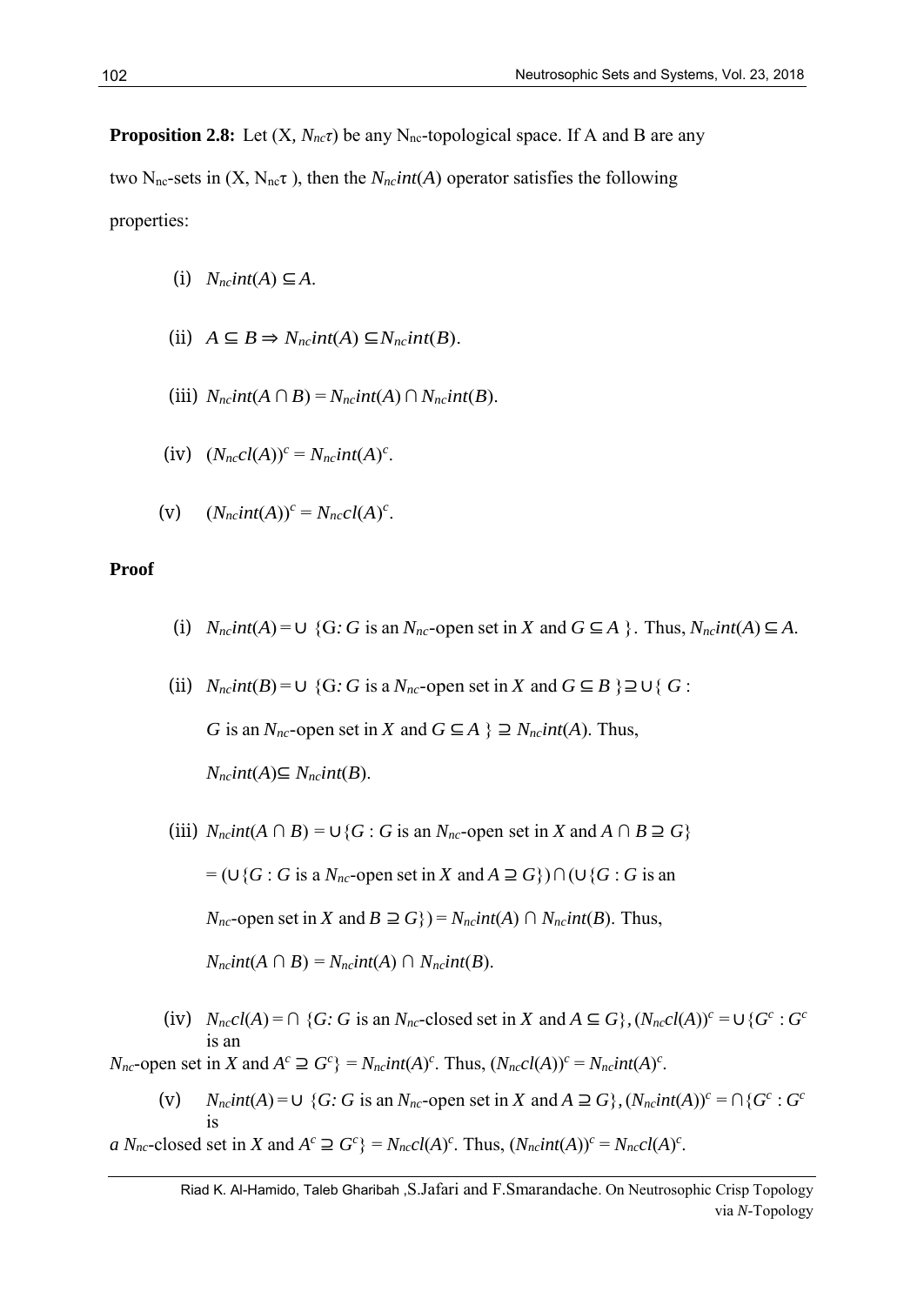#### **Proposition 2.9:**

Let  $(X, N_{nc}\tau)$  be any N<sub>nc</sub>-topological space. If A is a N<sub>nc</sub>-sets in  $(X, N_{nc}\tau)$ , the following properties are true:

(i)  $N<sub>nc</sub>cl(A) = A$  iff A is a  $N<sub>nc</sub>$ -closed set.

(ii)  $N_{nc}$ int(A) = A iff A is a  $N_{nc}$ -open set.

(iii)  $N<sub>nc</sub>cl(A)$  is the smallest  $N<sub>nc</sub>$ -closed set containing A.

(iv)  $N_{nc}$  int(A) is the largest  $N_{nc}$ -open set contained in A.

**Proof:** (i), (ii), (iii) and (iv) are obvious.

# **3.New open setes** *in Nnc-***Topological Spaces**

**Definition 3.1:** Let  $(X, N_{nc}\tau)$  be any N<sub>nc</sub>-topological space. Let A be an N<sub>nc</sub>-set in  $(X, N_{\text{nc}}\tau)$ . Then A is said to be:

(i) A  $N_{nc}$ -preopen set (N<sub>nc</sub>-P-OS) if  $A \subseteq N_{nc}$ *int*( $N_{nc}$ *cl*(*A*)). The complement of an  $N_{nc}$ preopen set is called an  $N_{nc}$ -preopen set in X. The family of all  $N_{nc}$ -P-OS (resp.  $N_{nc}$ -P-CS) of X is denoted by  $(N_{nc}POS(X))$  (resp.  $N_{nc}PCS$ ).

(ii) An  $N_{nc}$ -semiopen set (N<sub>nc</sub>-S-OS) if  $A \subseteq N_{nc}cl(N_{nc}int(A))$ . The complement of a  $N<sub>nc</sub>$ -semiopen set is called a  $N<sub>nc</sub>$ -semiopen set in X. The family of all  $N<sub>nc</sub>$ -S-OS (resp.  $N_{nc}$ -S-CS) of X is denoted by  $(N_{nc}POS(X))$  (resp.  $N_{nc}PCS$ ).

(iii) A  $N_{nc}$ - $\alpha$ -open set (N<sub>nc</sub>- $\alpha$ -OS) if  $A \subseteq N_{nc}$ *int* ( $N_{nc}$ *cl*( $N_{nc}$ *int*(*A*))). The complement of a  $N_{nc}$ - $\alpha$ -open set is called a  $N_{nc}$ - $\alpha$ -open set in X. The family of all  $N_{nc}$ - $\alpha$ -OS (resp.  $N_{\text{nc}}\alpha$ -CS) of X is denoted by ( $N_{\text{nc}}\alpha$ OS(X)) (resp.  $N_{\text{nc}}\alpha$ CS).

# **Example 3.2:**

 $X = \{a, b, c, d\},\n\begin{aligned}\n\pi_0 \tau_1 &= \{\phi_N, X_N, A\},\n\pi_1 \tau_2 &= \{\phi_N, X_N, B\}\n\end{aligned}$ 

Riad K. Al-Hamido, Taleb Gharibah ,S.Jafari and F.Smarandache. On Neutrosophic Crisp Topology via *N*-Topology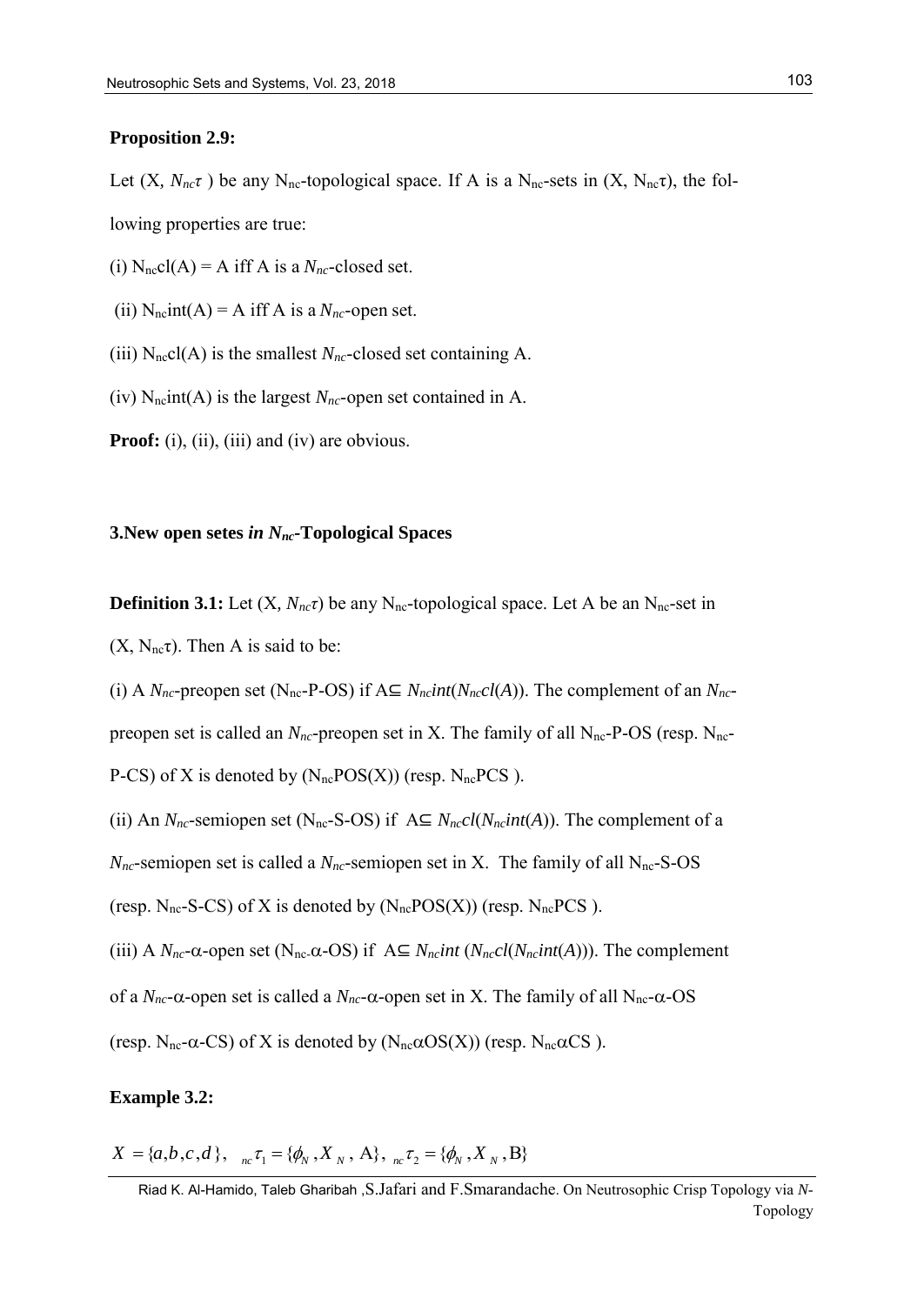A=
$$
\{a\}, \{b\}, \{c\}
$$
,B= $\{a\}, \{b,d\}, \{c\}$ , then we have  $2_{nc} \tau = \{\emptyset_N, X_N, A, B\}$ 

 $\Lambda \ll \langle u \rangle, \langle b \rangle, \langle c \rangle > R \ll \langle a \rangle, \langle b, d \rangle, \langle c \rangle$ , then we have 2<sub>v</sub>  $\tau = \{\mathcal{D}_x, X_x, A, B\}$ <br>
which is a bi-neutrosophic crisp (opology on *X*. Then the pair (*X*, 2<sub>0</sub>-*C*) is a bi-neutrosophic<br>
virig mpological space on which is a bi-neutrosophic crisp topology on *X*. Then the pair  $(X, 2<sub>nc</sub>\tau)$  is a bi-neutrosophic crisp topological space on *X*. If  $H = <{a,b}$ ,  ${c}$ ,  ${d} >$ , then H is a N<sub>nc</sub>-P-OS but not N<sub>nc</sub>- $\alpha$ -OS. It is clear that  $H^c$  is a N<sub>nc</sub>-P-CS. A is a N<sub>nc</sub>-S-OS. It is clear that  $A^c$  is a N<sub>nc</sub>-S-CS. A is a  $N_{\text{nc}}$ - $\alpha$ -OS. It is clear that  $A^c$  is a  $N_{\text{nc}}$ - $\alpha$ -CS.

**Definition 3.3:** Let  $(X, N_{nc}\tau)$  be a N<sub>nc</sub>-topological space on X and A be a N<sub>nc</sub>-set on X then

- (i)  $N_{nc}P\text{-}int(A) = U \{G: G \subseteq A \text{ and } G \text{ is a } N_{nc}P\text{-}OS \text{ in } X\}.$
- (ii)  $N_{nc}P\text{-}cl(A) = \bigcap \{F: A \subseteq F \text{ and } F \text{ is a } N_{nc}P\text{-}CS \text{ in } X\}.$
- (iii)  $N_{nc}$ -S-int(A) =  $\cup$  {G: G  $\subseteq$  A and G is a  $N_{nc}$ -S-OS in X}.
- (iv)  $N_{nc}$ -S-cl(A) =  $\cap$  {F: A  $\subseteq$  F and F is a  $N_{nc}$ -S-CS in X}.
- (v)  $N_{nc}-\alpha\text{-}int(A) = \cup \{G: G \subseteq A \text{ and } G \text{ is a } N_{nc}-\alpha\text{-}OS \text{ in } X\}.$
- (vi)  $N_{\text{nc}} \alpha c l(A) = \bigcap \{F : A \subseteq F \text{ and } F \text{ is a } N_{\text{nc}} \alpha CS \text{ in } X\}.$

In Proposition 3.4 and Proposition 3.5, by the notion  $N_{nc}$ -k-cl(A)( $N_{nc}$ -k-int(A)), we mean N<sub>nc</sub>-P-cl(A)( N<sub>nc</sub>-P-int(A)) (if k = p ), N<sub>nc</sub>-S-cl(A)( N<sub>nc</sub>-S-int(A)) (if k = S) and  $N_{nc}-\alpha$ -cl(A)(  $N_{nc}-\alpha$ -int(A)) ( if  $k = \alpha$ ).

**Proposition 3.4:** Let  $(X, N_{nc}\tau)$  be any  $N_{nc}$ -topological space. If A and B are any two  $N_{\text{nc}}$ -sets in  $(X, N_{\text{nc}}\tau)$ , then the  $N_{\text{nc}}$ -S-closure operator satisfies the following properties:

- (i)  $A \subseteq N_{nc}-k-cl(A)$ .
- (ii)  $N_{\text{nc}}-k\text{-int}(A) \subseteq A$ .
- (iii)  $A \subseteq B \Rightarrow N_{nc} k c l(A) \subseteq N_{nc} k c l(B)$ .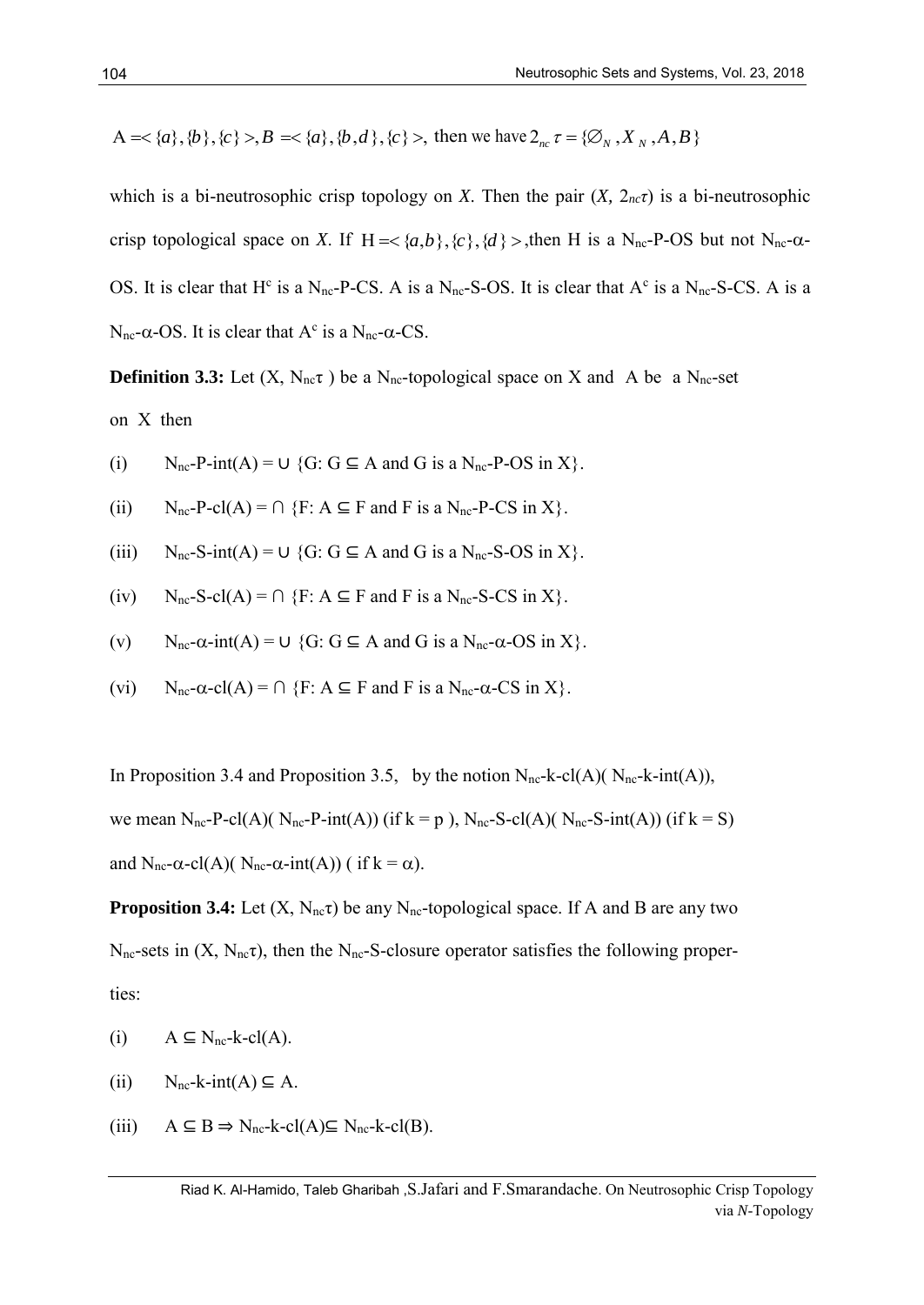- (iv)  $A \subseteq B \Rightarrow N_{nc}-k-int(A) \subseteq N_{nc}-k-int(B).$
- (v)  $N_{nc}-k-cl(A \cup B) = N_{nc}-k-cl(A) \cup N_{nc}-k-cl(B).$
- (vi)  $N_{nc}-k-int (A \cap B) = N_{nc}-k-int (A) \cap N_{nc}-k-int (B).$
- (vii)  $(N_{nc}-k-cl(A))^{c} = N_{nc}-k-cl(A)^{c}$ .
- (viii)  $(N_{nc}-k-int(A))^c = N_{nc}-k-int(A)^c$ .

#### **Proposition 3.5:**

Let  $(X, N<sub>n</sub>, \tau)$  be any N<sub>nc</sub>-topological space. If A is an N<sub>nc</sub>-sets in  $(X, N<sub>n</sub>, \tau)$ . Then the

following properties are true:

(i)  $N_{nc}$ -k-cl(A)= A iff A is a  $N_{nc}$ -k-closed set.

(ii)  $N_{nc}$ -k-int(A)= A iff A is a  $N_{nc}$ -k-open set.

(iii)  $N_{nc}$ -k-cl(A) is the smallest  $N_{nc}$ -k-closed set containing A.

(iv)  $N_{nc}$ -k-int(A) is the largest  $N_{nc}$ -k-open set contained in A.

**Proof:** (i), (ii), (iii) and (iv) are obvious.

#### **Proposition 3.6:**

Let  $(X, N_{nc}\tau)$  be a N<sub>nc</sub>-topological space on X. Then the following statements hold in whcih the equality of each statement are not true:

(i) Every N<sub>nc</sub>- OS (resp. N<sub>nc</sub>- CS) is a N<sub>nc</sub>- $\alpha$ -OS (resp. N<sub>nc</sub>- $\alpha$ -CS).

(ii) Every  $N_{nc}$ - $\alpha$ - $OS$  (resp.  $N_{nc}$ - $\alpha$ - $CS$ ) is a  $N_{nc}$ - $S$ - $OS$  (resp.  $N_{nc}$ - $S$ - $CS$ ).

(iii) Every  $N_{\text{nc}}$ - $\alpha$ - $OS$  (resp.  $N_{\text{nc}}$ - $\alpha$ - $CS$ ) is a  $N_{\text{nc}}$ - $P$ - $OS$  (resp.  $N_{\text{nc}}$ - $P$ - $CS$ ).

#### **Proposition 3.7:**

Let  $(X, N_{nc}\tau)$  be a N<sub>nc</sub>-topological space on X, then the following statements hold,

and the equality of each statement are not true:

- (i) Every  $N_{nc}$ -OS (resp.  $N_{nc}$ -CS) is a  $N_{nc}$ -S-OS (resp.  $N_{nc}$ -S-CS).
- (ii) Every  $N_{nc}$ -OS (resp.  $N_{nc}$ -CS) is a  $N_{nc}$ -P-OS (resp.  $N_{nc}$ -P-CS).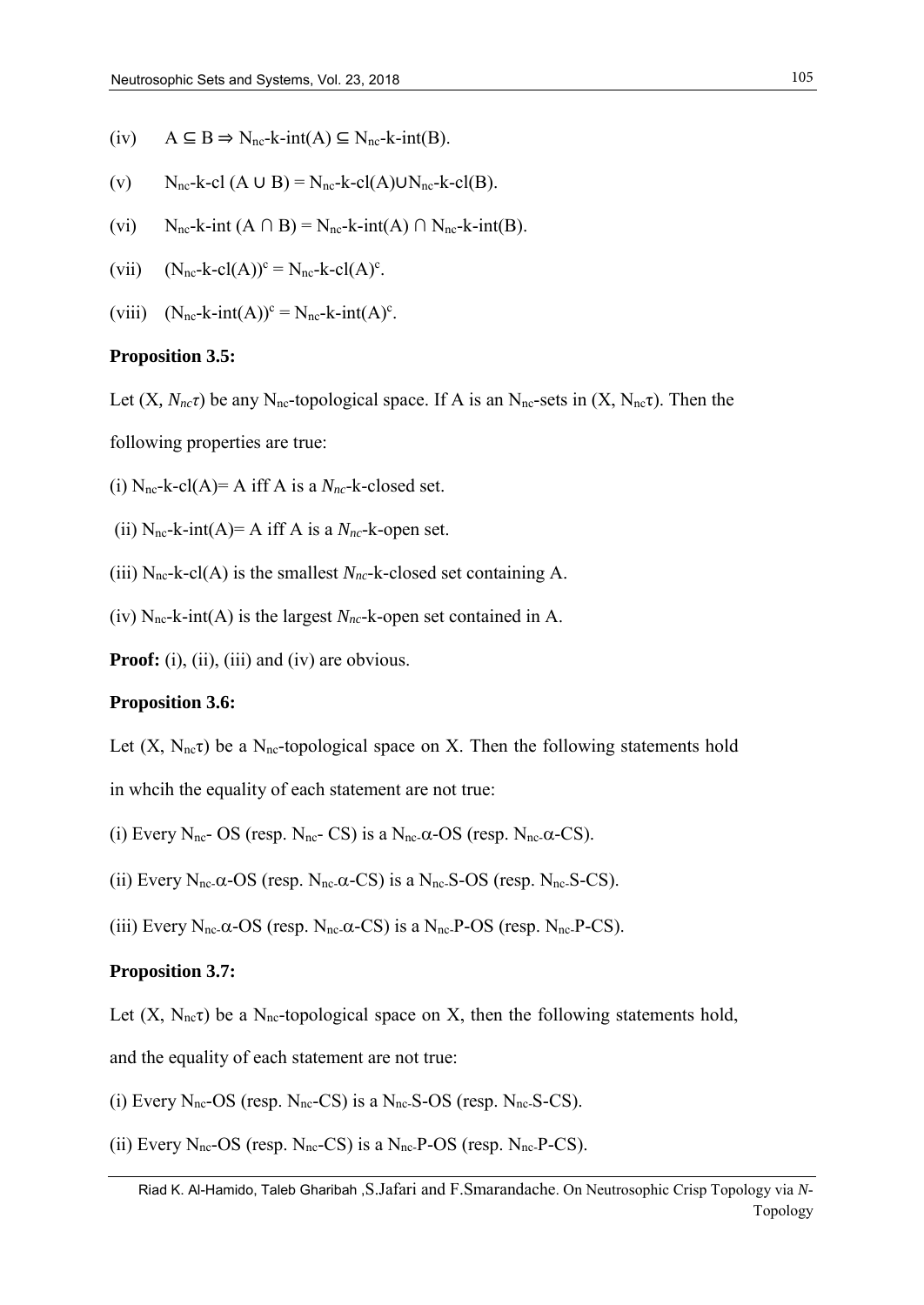## *Proof.*

- (i) Suppose that A is a N<sub>nc</sub>-OS. Then  $A=N<sub>n</sub>cnH(A)$ , and so  $A\subseteq N<sub>n</sub>cnH(A)$ =  $N<sub>nc</sub>cl(N<sub>nc</sub>int(A))$ . so that A is a N<sub>nc</sub>-S-OS.
- (ii) Suppose that A is a N<sub>nc</sub>-OS. Then  $A=N<sub>n</sub> \cdot \frac{C}{A}$ , and since  $A \subseteq N<sub>n</sub> \cdot \frac{C}{A}$  so
- $A=N<sub>ncl</sub>int(A) \subseteq N<sub>ncl</sub>int(N<sub>ncl</sub>(A))$ . so that A is a N<sub>nc</sub>-P-OS.

# **Proposition 3.8:**

Let  $(X, N_{nc}\tau)$  be a N<sub>nc</sub>-topological space on X and A a N<sub>nc</sub>-set on X. Then A is an  $N_{nc}-\alpha$ -OS (resp.  $N_{nc}-\alpha$ -CS) iff A is a  $N_{nc}-S$ -OS (resp.  $N_{nc}-S$ -CS) and  $N_{nc}-P$ -OS (resp.  $N_{\text{nc}}$ -P-CS).

*Proof.* The necessity condition follows from the Definition 3.1. Suppose that A is both a N<sub>nc</sub>-S-OS and a N<sub>nc</sub>-P-OS. Then A⊆  $N_{nc}cl(N_{nc}int(A))$ , and hence  $N_{nc}cl(A)$ ⊆ *Nnccl*(*Nnccl*(*Nncint*(*A*)))= *Nnccl*(*Nncint*(*A*)).

It follows that  $A ⊆ N_{nc} int(N_{nc}cl(A)) ⊆ N_{nc} int(N_{nc}cl(N_{nc} int(A)))$ , so that A is a N<sub>nc</sub>-α-OS.

## **Proposition 3.9:**

Let  $(X, N_{nc}\tau)$  be an N<sub>nc</sub>-topological space on X and A an N<sub>nc</sub>-set on X. Then A is an  $N_{\text{nc}}$ - $\alpha$ -CS iff A is an  $N_{\text{nc}}$ -S-CS and  $N_{\text{nc}}$ -P-CS.

*Proof.* The proof is straightforward.

## **Theorem 3.10:**

Let  $(X, N_{nc}\tau)$  be a N<sub>nc</sub>-topological space on X and A a N<sub>nc</sub>-set on X. If B is a N<sub>nc</sub>-

S-OS such that  $B \subseteq A \subseteq N_{nc}$ int(N<sub>nc</sub>cl (A)), then A is a N<sub>nc</sub>- $\alpha$ -OS.

**Proof**. Since B is a N<sub>nc</sub>-S-OS, we have  $B \subseteq N_{nc}$ int(N<sub>nc</sub>cl (A)). Thus, A ⊆

 $N_{nc}$ int(N<sub>nc</sub>cl (B))⊆ N<sub>nc</sub>int(N<sub>nc</sub>cl (N<sub>nc</sub>cl (N<sub>nc</sub>int( (B))))⊆ N<sub>nc</sub>int(N<sub>nc</sub>cl (N<sub>nc</sub>int( (B))))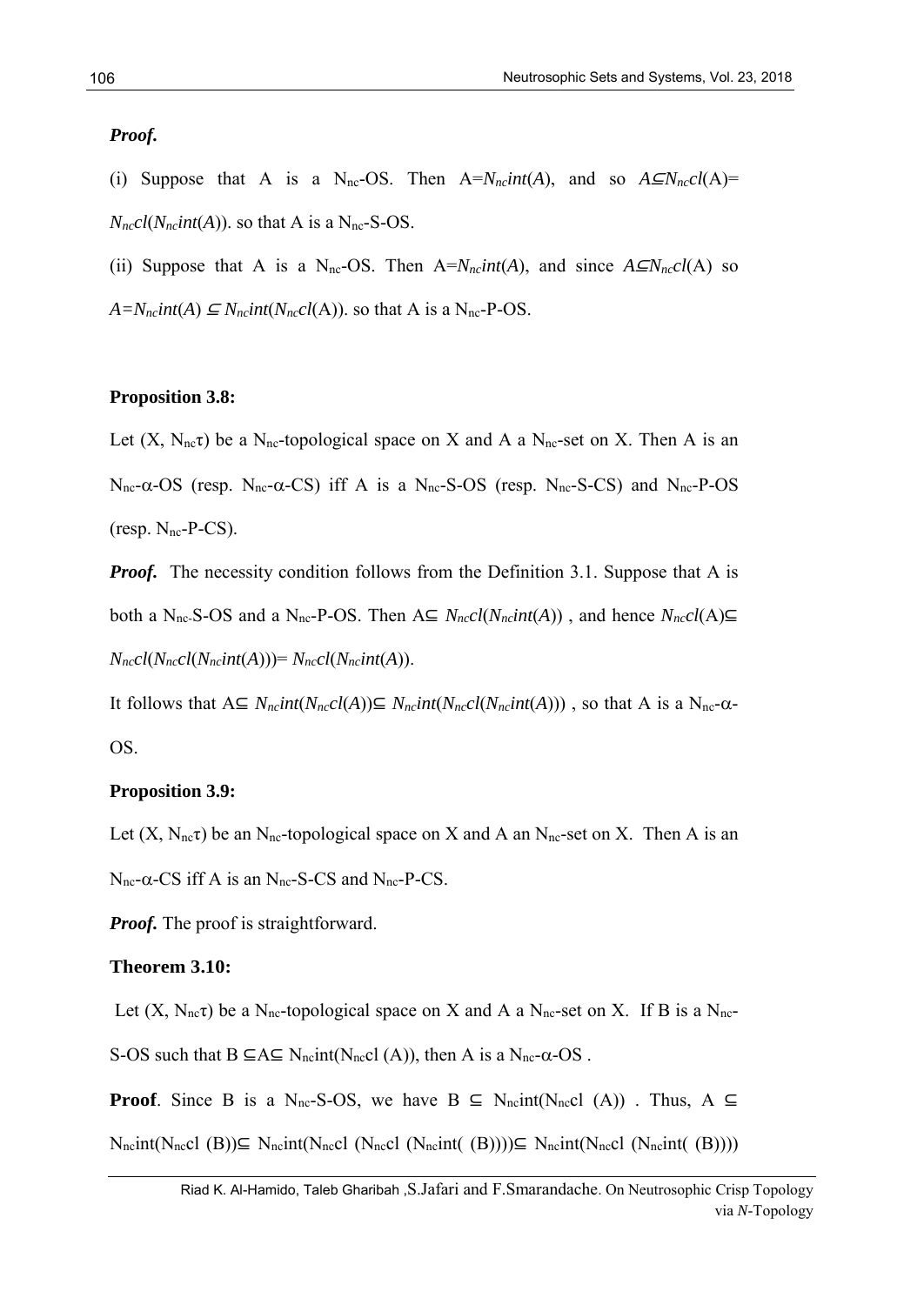$\subseteq$  N<sub>nc</sub>int(N<sub>nc</sub>cl (N<sub>nc</sub>int( (A)))) and therefore *A* is *a* N<sub>nc</sub>- $\alpha$ -OS.

## **Theorem 3.11:**

Let  $(X, N_{nc}\tau)$  be an N<sub>nc</sub>-topological space on X and A be an N<sub>nc</sub>-set on X. Then

 $A \in N_{nc} \alpha OS(X)$ ) iff there exists an  $N_{nc}$ - OS H such that  $H \subseteq A \subseteq N_{nc}$ *int*  $(N_{nc}cl(A))$ .

## **Proposition 3.12:**

The union of any family of  $N_{nc} \alpha O S(X)$  is a  $N_{nc} \alpha O S(X)$ .

*Proof.* The proof is straightforward.

# **Remark 3.13:**

The following diagram shows the relations among the different types of weakly neutrosophic crisp open sets that were studied in this paper:



# **Conclusion**

In this work, we have introduced some new notions of N-neutrosophic crisp open (closed) sets called N<sub>nc</sub>-semi (open) closed sets, N<sub>nc</sub>-preopen (closed) sets, and N<sub>nc</sub>- $\alpha$ -open

Riad K. Al-Hamido, Taleb Gharibah ,S.Jafari and F.Smarandache. On Neutrosophic Crisp Topology via *N*-Topology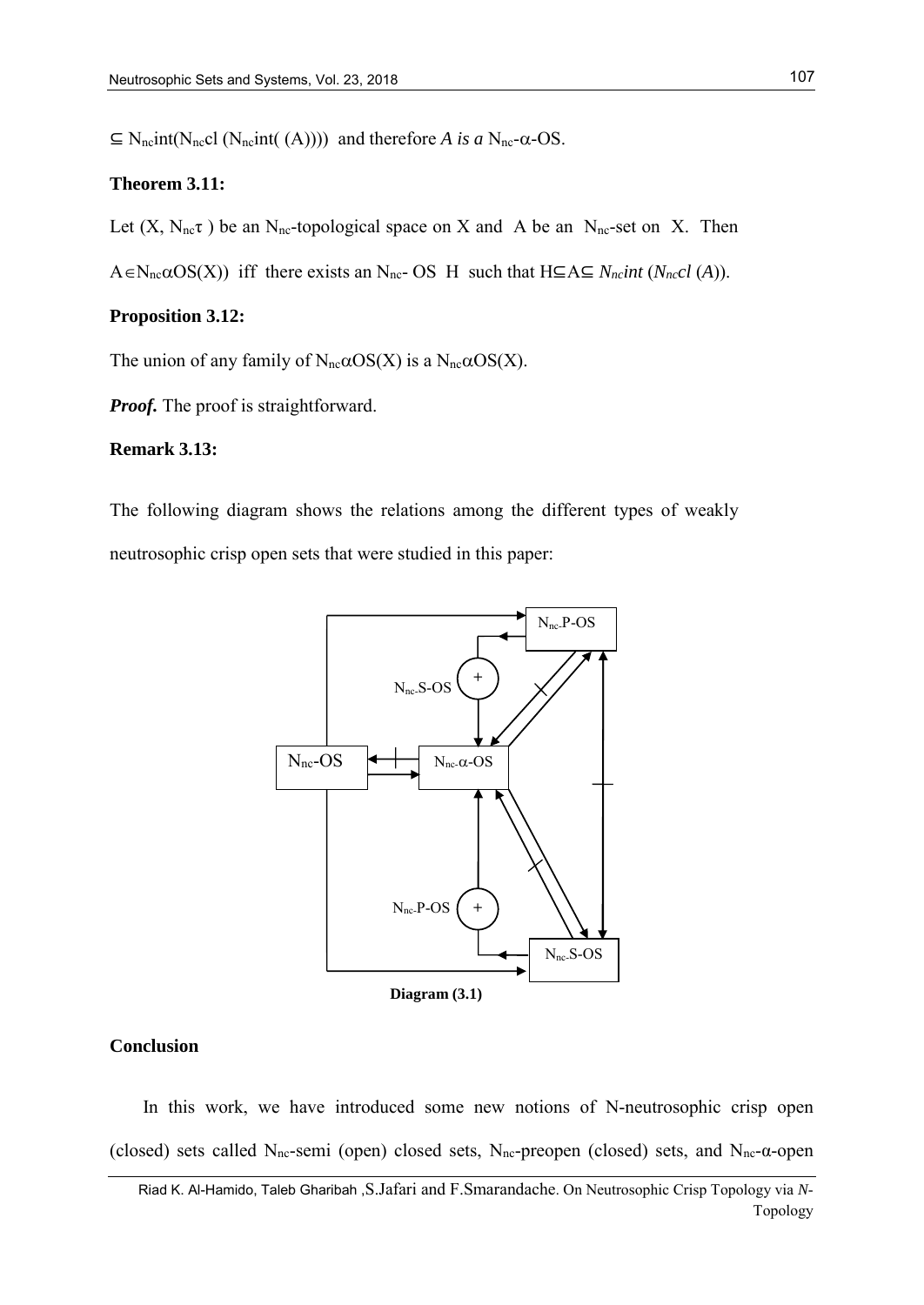(closed) sets and studied some of their basic properties in the context of neutrosophic crisp topological spaces. The neutrosophic crisp semi- $\alpha$ -closed sets can be used to derive a new decomposition of neutrosophic crisp continuity.

# **References**

- [1] W. Al-Omeri, Neutrosophic crisp Sets via Neutrosophic crisp Topological Spaces NCTS, Neutrosophic Sets and Systems, Vol.13, 2016, pp.96-104
- [2] K. Atanassov, Intuitionistic fuzzy sets, Fuzzy Sets and Systems, 20(1986), 87-96.
- [3] C. Chang., Fuzzy topological spaces, J. Math. Anal. Appl. 24(1968), 182-190.
- [4] D. Coker., An introduction to intuitionistic fuzzy topological spaces, Fuzzy sets and systems, 88(1997),81-89.
- [5] A. A. Salama and S. A. Alblowi, Neutrosophic Set and Neutrosophic Topological Spaces, IOSR Journal of Mathematics, Vol.3, Issue 4 (Sep-Oct. 2012), pp.31-35.
- [6] A. A. Salama, F. Smarandache and V. Kroumov, Neutrosophic crisp Sets and Neutro sophic crisp Topological Spaces, Neutrosophic Sets and Systems, Vol.2, 2014, pp. 25- 30.

[7] F. Smarandache, A Unifying Field in Logics: Neutrosophic Logic. Neutrosophy, Neutrosophic Set, Neutrosophic Probability. American Research Press, Rehoboth, NM, (1999).

[8] F. Smarandache, Neutrosophy and Neutrosophic Logic, First International Conference

on Neutrosophy, Neutrosophic Logic, Set, Probability, and Statistics, University of New

Mexico, Gallup, NM 87301, USA (2002).